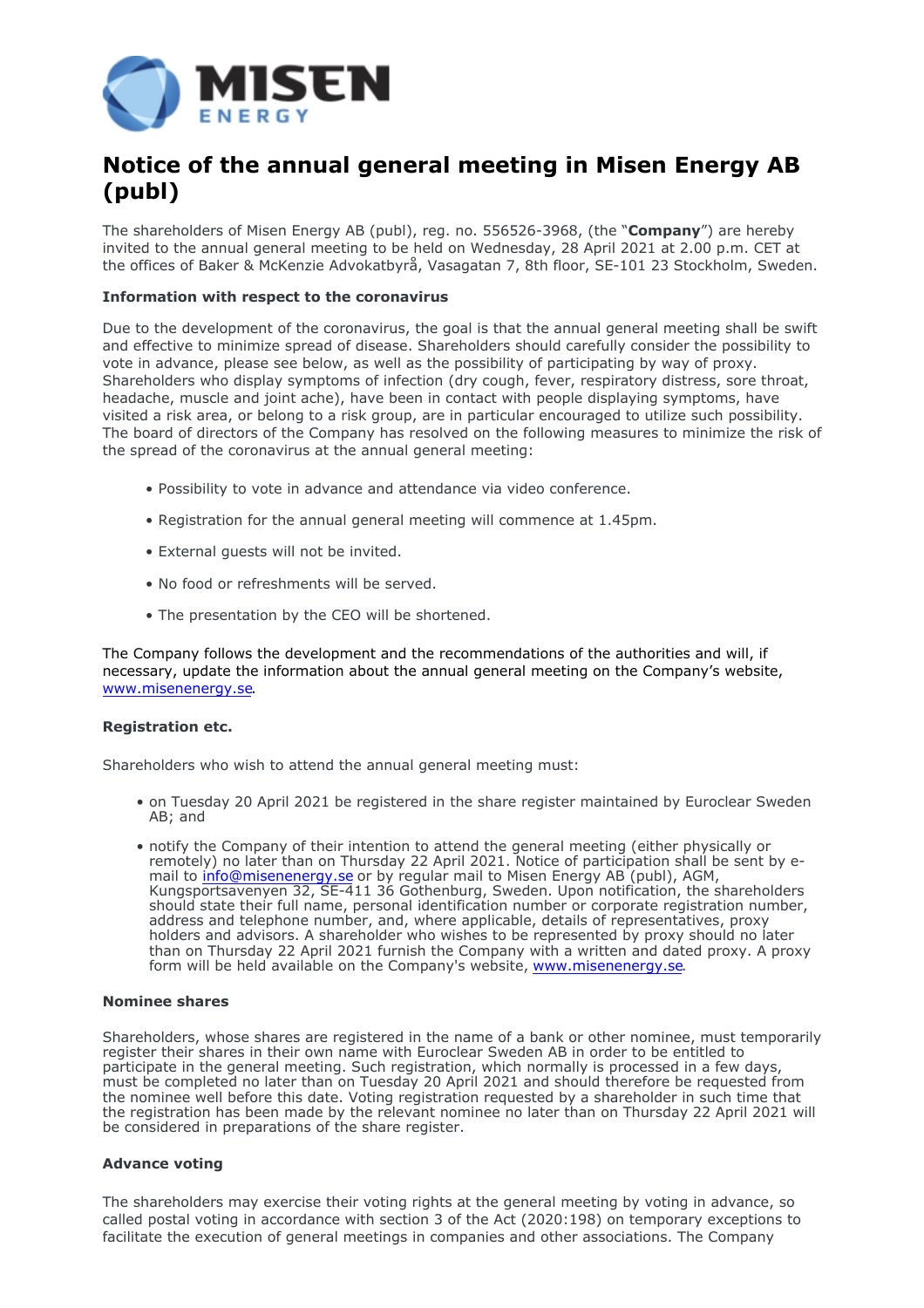encourages the shareholders to use this opportunity in order to minimize the number of participants attending the general meeting in person and thus reduce the spread of the infection.

A special form shall be used for advance voting. The form is available on www.misenenergy.se. A shareholder who is exercising its voting right through advance voting do not need to notify the Company of its attendance to the general meeting. The advance voting form is considered as the notification of attendance to the general meeting.

The completed voting form must be submitted to the Company no later than on Thursday 22 April 2021. The completed and signed form shall be sent to the address stated under "Registration" above. A completed form may also be submitted electronically and is to be sent to info@misenenergy.se. If the shareholder is a legal entity, a certificate of incorporation or a corresponding document shall be enclosed to the form. The same apply for shareholders voting in advance by proxy. The shareholder may not provide special instructions or conditions in the voting form. If so, the vote is invalid.

Further instructions and conditions is included in the form for advance voting.

## **Atendance etc. due to the recent developments of COVID-19/Corona virus**

The shareholders might attend the annual general meeting either physically, in person or by proxy, at 2.00 p.m.CET at the offices of Baker& McKenzie Advokatbyrå, Vasagatan 7, 8th floor, SE-101 23 Stockholm, Sweden or remotely (via video conference) and vote in advance. Those who are willing to attend the annual general meeting remotely will be required to log in securely from a remote location. The Company will distribute the video conference details to the shareholders that have notified the Company of their intention to attend the general meeting pursuant to the instructions above no later than on Tuesday 27 April 2021.

# **The proposed agenda**

- 1. Opening of the general meeting and election of chairman of the general meeting
- 2. Preparation and approval of the voting list
- 3. Approval of the agenda
- 4. Election of one or two persons to certify the minutes
- 5. Determination of whether the general meeting has been duly convened
- 6. Presentation of the operations of the Misen Group
- 7. Presentation of the annual report and the auditor's report and the consolidated financial statements and the auditor's report for the group
- 8. Resolutions regarding:

a) adoption of the income statement and the balance sheet and the consolidated income statement and the consolidated balance sheet;

b) allocation of the Company's profit or loss according to the adopted balance sheet; and

- c) discharge from liability for the board members and the managing director
- 9. Determination of the number of board members and auditors
- 10. Determination of remuneration to members of the board and board committees and to auditors
- 11. Election of members of the board and chairman of the board and audit firm
- 12. Election of members of the Nomination Committee
- 13. Adoption of principles for the Nomination Committee
- 14. Resolution regarding authorisation for the board to issue shares, convertibles and/or warrants
- 15. Resolution to continue ICSID arbitration
- 16. Closing of the general meeting

## **Proposal for resolutions**

# *Item 1. Opening of the general meeting and election of chairman of the general meeting*

The Nomination Committee proposes Carl Svernlöv, attorney-at-law at Baker McKenzie, as chairman of the annual general meeting.

# *Item 8(b). Resolution regarding allocation of the Company's profit or loss according to the adopted balance sheet*

The board of directors proposes a dividend of EUR 0.04 per share, in total EUR 5,802,728.88 EUR. The proposed record date to receive the dividend is Friday 30 April 2021. If the annual general meeting resolves in accordance with the proposal, payment of the dividend is expected to be performed through Euroclear Sweden AB on Friday 7 May 2021.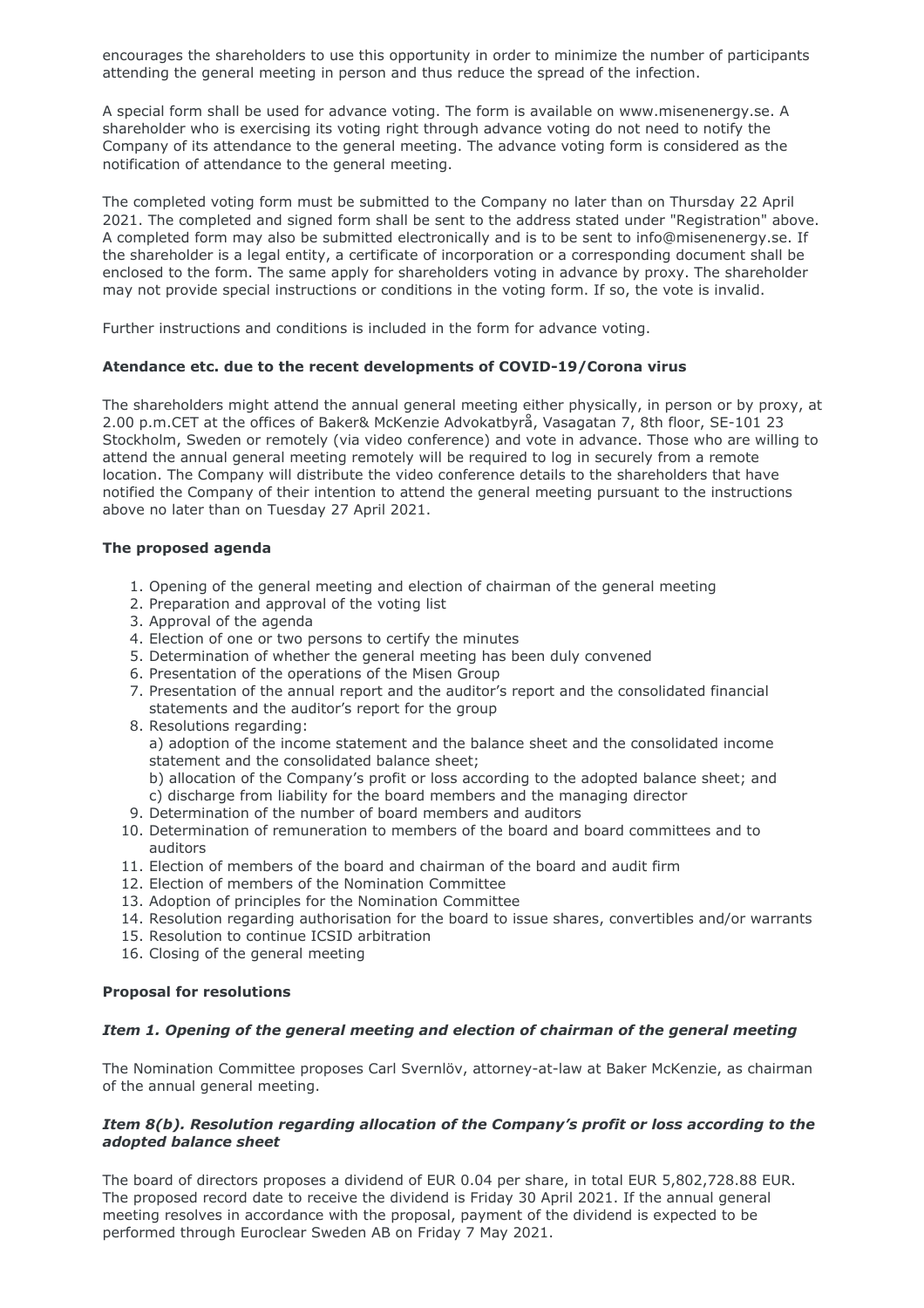# *Item 9. Determination of the number of board members and auditors*

The Nomination Committee proposes that the board of directors shall consist of four ordinary board members and no deputies.

The Nomination Committee further proposes that the Company shall have one auditor (audit firm) and no deputy auditors.

## *Item 10. Determination of remuneration to members of the board and board committees and to auditors*

The Nomination Committee proposes that the aggregate remuneration to the members of the board for their work until the next annual general meeting shall be EUR 350,000, allocated as follows: EUR 150,000 to the chairman of the board, EUR 100,000 to Dimitrios Dimitriadis, EUR 50,000 to Gediminas Vaikasas and EUR 50,000 to Iryna Demchenko.

The Nomination Committee further proposes that no additional remuneration shall be paid to the members of the board committees.

The Nomination Committee proposes that remuneration to the auditors shall be paid in accordance with approved invoice.

# *Item 11. Election of members of the board and chairman of the board and audit firm*

The Nomination Committee proposes re-election of Andrius Smaliukas and Dimitrios Dimitriadis as board members. The Nomination Committee further proposes election of Iryna Demchenko and Gediminas Vaikasas as new board members.

The Nomination Committee further proposes re-election of Andrius Smaliukas as chairman of the board.

The Nomination Committee proposes re-election of Frejs Revisorer AB as Company auditor. Frejs Revisorer AB has announced that Ulf Johansson continues as main responsible auditor.

## *Item 12. Election of members of the Nomination Committee*

The Nomination Committee proposes:

- re-election of Sergiy Probylov, proposed by Blankbank Investments Limited, Dimitrios Dimitriadis in his capacity as a shareholder of Misen Energy AB (publ), Aurimas Augustinavicius, proposed by TCT Holding AB, and Andrius Smaliukas, in his capacity as chairman of the board of directors, as members of the Nomination Committee; and
- re-election of Sergiy Probylov as chairman of the Nomination Committee.

## *Item 13. Adoption of principles for the Nomination Committee*

The Nomination Committee proposes that the principles for the Nomination Committee adopted at the annual general meeting 2020 shall be re-adopted in full.

## *Item 14. Resolution regarding authorisation for the board to issue shares, convertibles and/or warrants*

The board of directors proposes that the annual general meeting resolves to authorise the board of directors during the period up until the next annual general meeting to, on one or more occasions, resolve to issue shares, convertibles and/or warrants, with or without preferential rights for the shareholders, in the amount not exceeding ten (10) per cent of the total number of shares and votes in the Company, to be paid in cash, in kind and/or by way of set-off. The share issue price shall be as close as possible in relation to the current market value with deduction of the discount necessary to attract interest for subscription of shares.

The annual general meeting is further proposed to authorise the board of directors or the managing director to make such minor necessary adjustments in the resolution above as may be necessary in order to file and register the resolution with the Swedish Companies Registration Office.

The resolution requires support by shareholders holding no less than two-thirds of both the votes cast and the shares represented at the annual general meeting.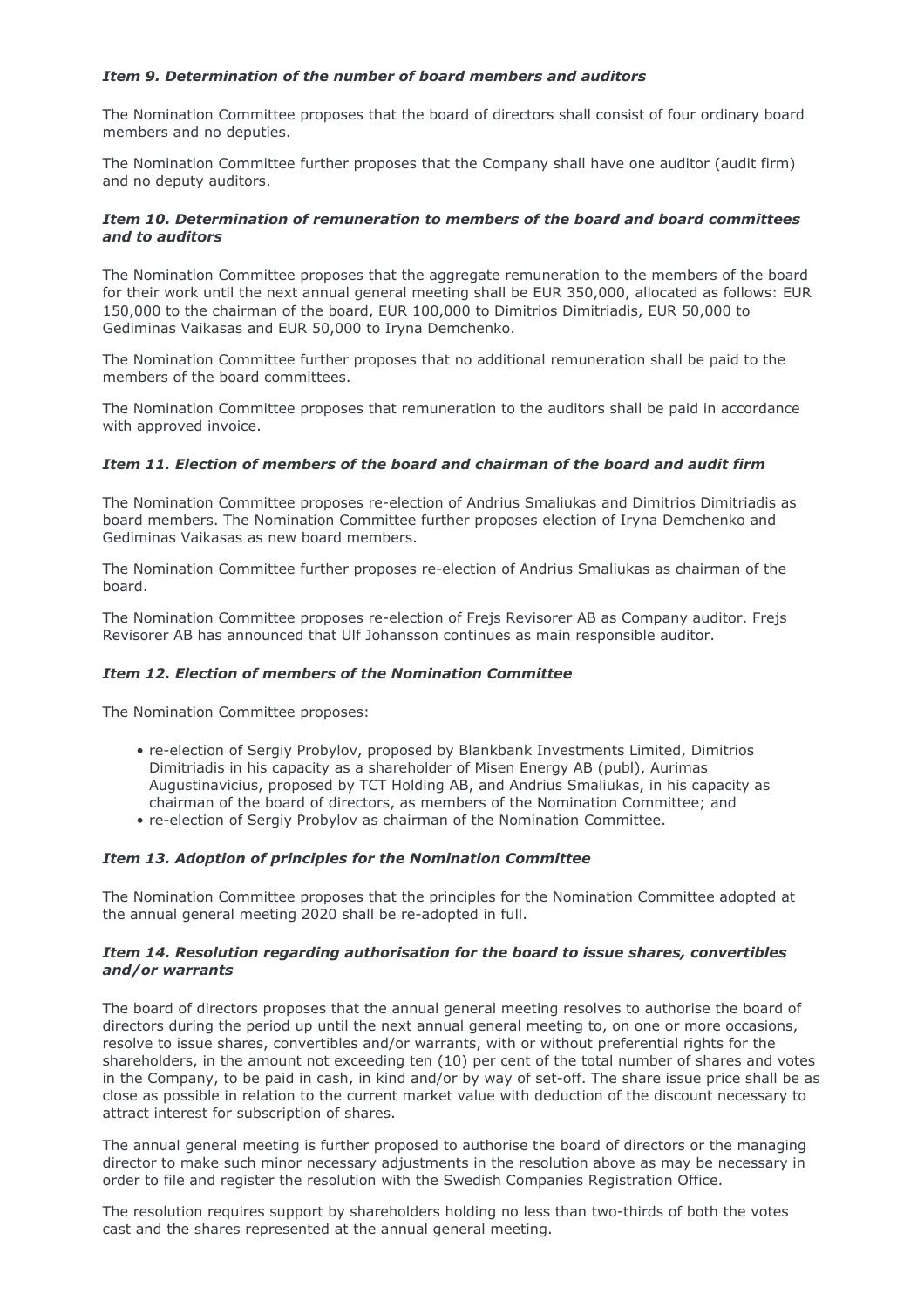## *Item 15. Resolution to continue ICSID arbitration*

On 24 March 2021, Misen Energy AB (publ) and Misen Enterprises AB filed a request for arbitration under the Washington Convention and the Rules of the International Centre for Settlement of Investment Disputes ("ICSID Convention").

The board of directors of the Company proposes that the annual general meeting consents to the continued arbitration under the ICSID Convention.

#### **Number of shares and votes**

The total number of shares and votes in the Company on the date of this notice is 145,068,222. Each share represents one vote. Only one class of shares exists. The Company does not hold any own shares.

#### **Miscellaneous**

The shareholders are reminded of their right to request information at the annual general meeting from the board of directors and the managing director in accordance with Chapter 7 Section 32 of the Swedish Companies Act.

The annual report and the auditor's report and the board of directors full proposal, proxy forms as well as other documents to be presented at the annual general meeting in accordance with the Swedish Companies Act will as of 30 March 2021 be available at the Company's offices at Kungsportsavenyen 32, SE-411 36, Gothenburg, Sweden, on the Company's website [www.misenenergy.se](http://www.misenenergy.se/) and at the offices of Baker & McKenzie Advokatbyrå at Vasagatan 7, SE-101 23 Stockholm, Sweden, and will upon request be sent to the shareholders who provide their address. The proposals of the Nomination Committee will be available as of the date of this notice in the same manner as set out above.

## **Processing of personal data**

For information on how personal data is processed in relation the meeting, see the Privacy notice available on Euroclear Sweden AB's website: [https://www.euroclear.com/dam/ESw/Legal/Privacy](https://www.euroclear.com/dam/ESw/Legal/Privacy-notice-bolagsstammor-engelska.pdf)[notice-bolagsstammor-engelska.pdf.](https://www.euroclear.com/dam/ESw/Legal/Privacy-notice-bolagsstammor-engelska.pdf)

Stockholm, 30 March 2021

## **Misen Energy AB (publ)**

The Board of Directors

For further information, please contact:

Göran Wolff, MD

|         | Direct line: +46 31 759 50 72 |
|---------|-------------------------------|
| Mobile: | +46 709 45 48 48              |
| E-mail: | goran@misenenergy.se          |
|         | info@misenenergy.se           |

Misen Energy AB (publ) (formerly Svenska Capital Oil AB (publ)) is a Swedish upstream oil and gas company with operations in Ukraine. The company was founded in 2004 and its shares are traded on Nasdaq First North Growth Market since 12 June 2007.In 2011, Misen Energy AB (publ) acquired Misen Enterprises AB and its Ukrainian subsidiary, LLC Karpatygaz, including the rights to 50.01% of the revenue and profit from a gas production project in Ukraine. Under IFRS rules, this transaction is classified as a reverse takeover. In consideration of the acquisition, a new share issue was carried out. The gas producing assets were acquired by production cooperation via a joint activity project governed by a Joint Activity Agreement between at that time the wholly-owned direct and indirect subsidiaries of Misen Energy AB (publ), i.e. Misen Enterprises AB and LLC Karpatygaz (together 50.01%) and JSC Ukrgasvydobuvannya (49.99%), a subsidiary of the National Joint Stock Company Naftogaz of Ukraine. JSC Ukrgasvydobuvannya is the largest producer of natural gas in Ukraine. The purpose of the Joint Activity Agreement is to significantly increase production of gas and oil by providing modern technologies via a large-scale investment program for the purposes of attainment of profits. In June 2016 and in July 2017 Misen Energy AB (publ) sold respectively 37.5% and 10% of Misen Enterprises AB shares to the Hong Kong based company Powerful United Limited. In March 2018, Misen Energy AB (publ) sold 2% of Misen Enterprises AB shares to Mr. Konstantin Guenevski. Owning (the remaining) 50.5% of Misen Enterprises AB shares, Misen Energy AB (publ) maintains full control of the company and preserves a right to obtain 50.5% of the future dividends from the operations in Ukraine.

The registered office of Misen Energy AB (publ) is in Stockholm and the shares are traded on First North Growth Market